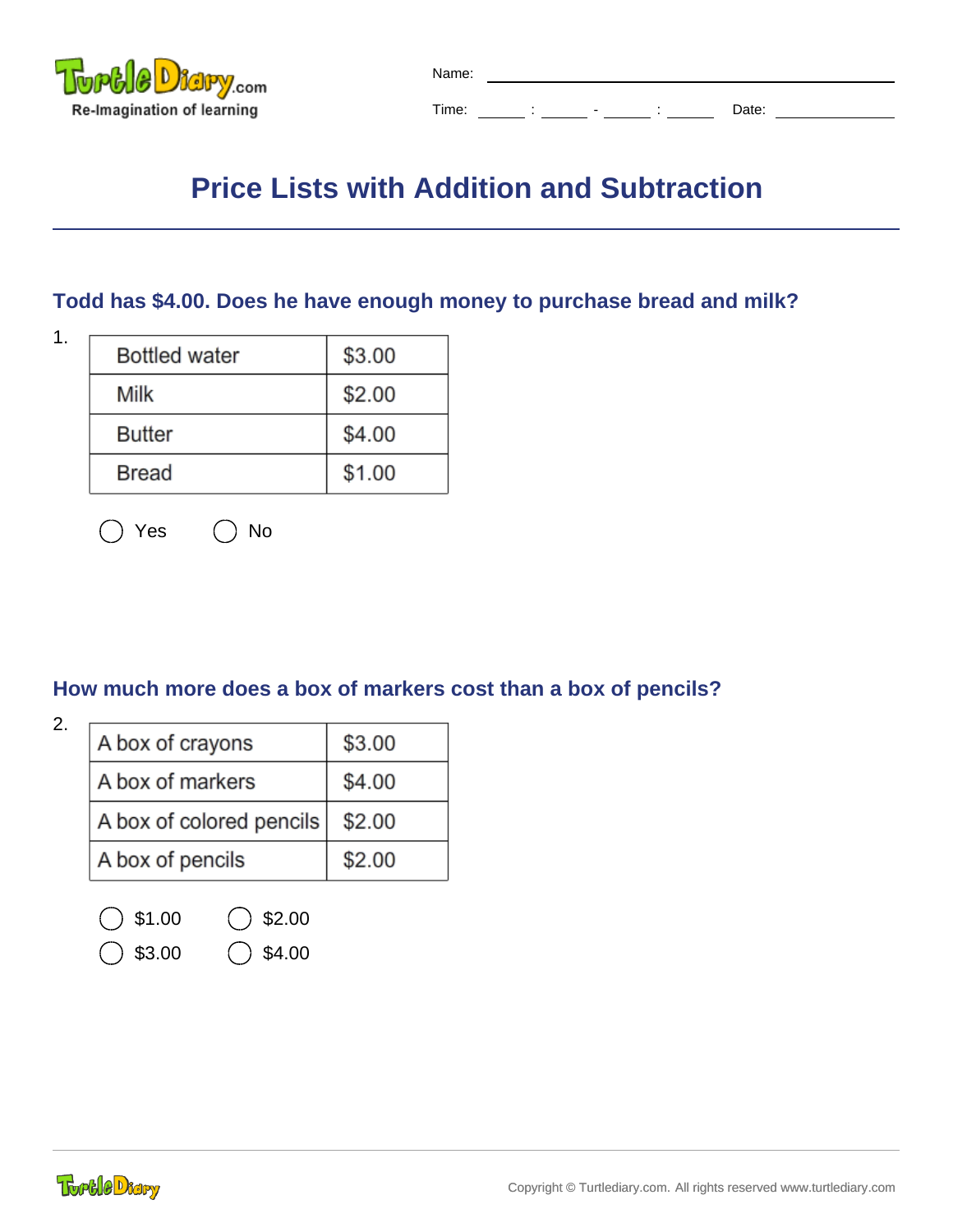## **Daniel has \$3.00. Does he have enough money to purchase popcorn and donut?**

| v                        |  |
|--------------------------|--|
| ۰.<br>v<br>۰,<br>۰.<br>× |  |

| Candy     | \$3.00 |
|-----------|--------|
| Popcorn   | \$2.00 |
| Donut     | \$1.00 |
| Lollipops | \$2.00 |

 $\bigcap$  Yes  $\bigcap$  No

### **Cedric has \$15.00. Does he have enough money to purchase a bike and a skateboard?**

| Board game  | \$5.00  |
|-------------|---------|
| <b>Bike</b> | \$10.00 |
| Skateboard  | \$10.00 |
| Scooter     | \$7.00  |
|             |         |

 $\bigcirc$  Yes  $\bigcirc$  No

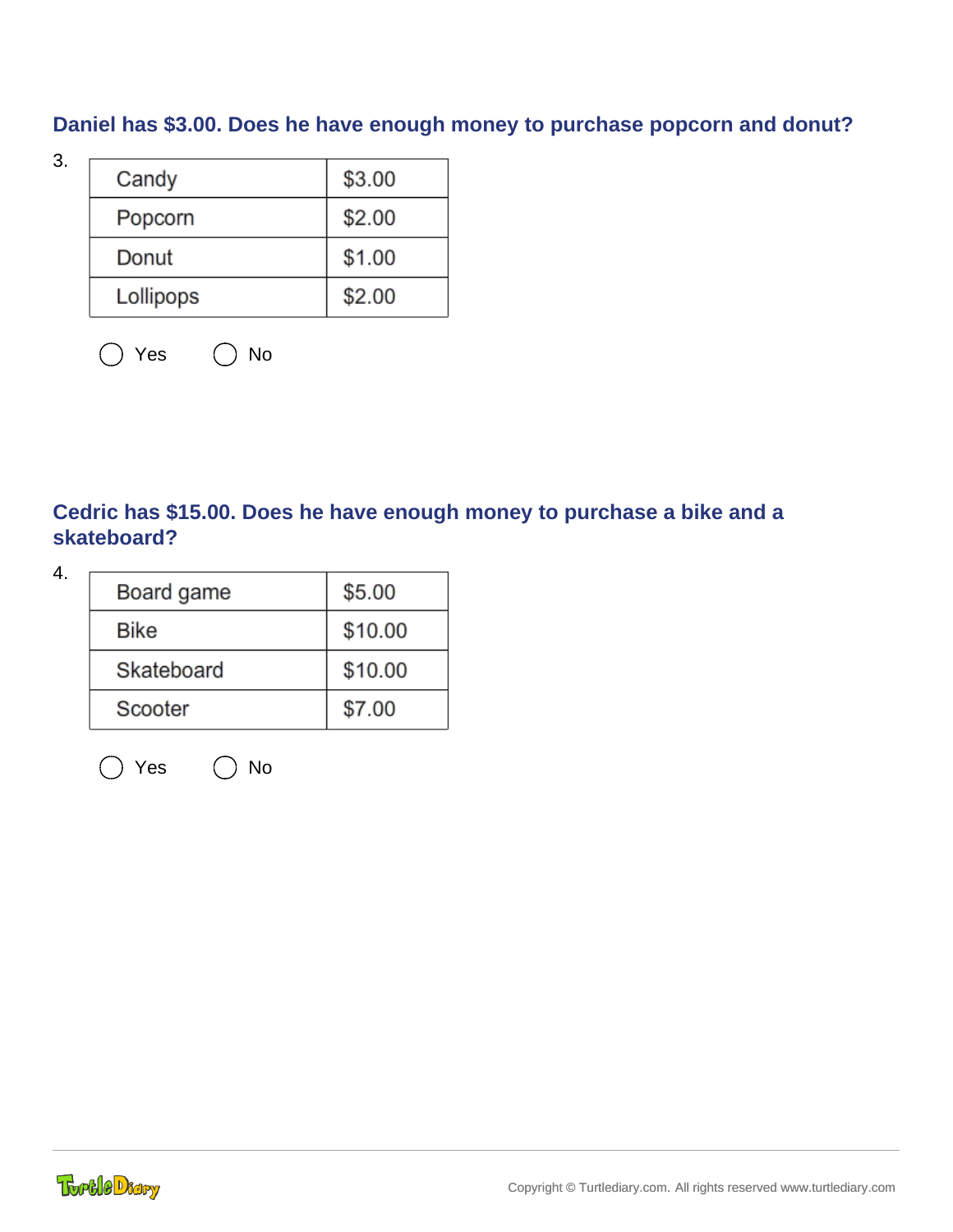**Sabrina has \$98.00. How much money will she have left if she purchases a car poster, truck poster, and a clown poster?**

5.

| Doll poster  | \$27.00 |
|--------------|---------|
| Clown poster | \$31.00 |
| Dog poster   | \$18.00 |
| Car poster   | \$29.00 |
| Truck poster | \$16.00 |

 $$35.00$   $$20.00$ 

 $$22.00$   $$76.00$ 

### **How much money does Carl need to purchase a baseball, a basketball, and a football?**

| Soccer ball       | \$35 |
|-------------------|------|
| Football          | \$30 |
| Baseball          | \$25 |
| <b>Basketball</b> | \$37 |
| Tennis ball       | \$15 |
|                   |      |

 $$90.00$   $$92.00$ 

 $$77.00$   $$102.00$ 

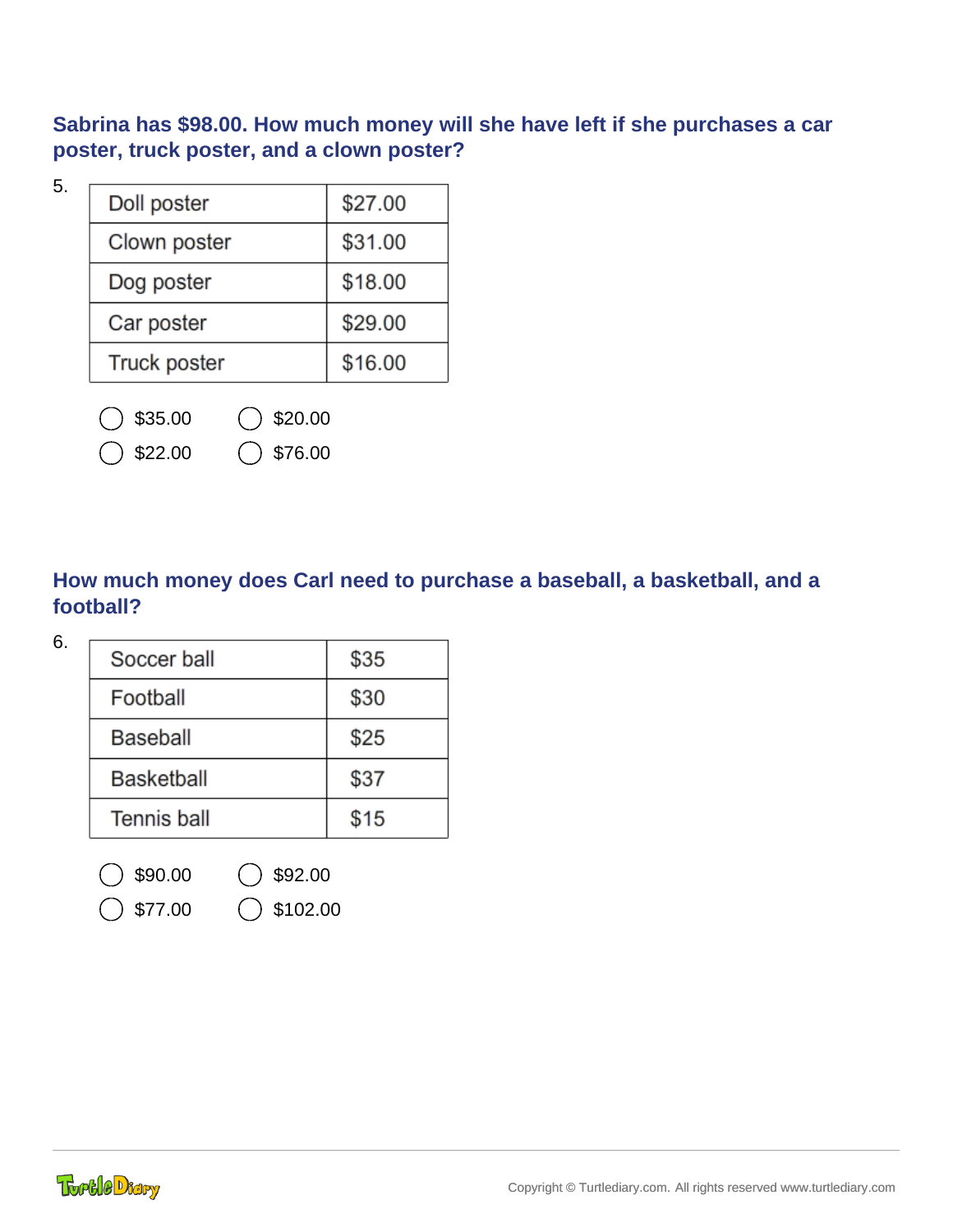## **How much more does a journal cost than a sticker book?**

7.

| Pencil case  | \$2.87 |
|--------------|--------|
| Pens         | \$1.87 |
| Sticker book | \$4.33 |
| Diary        | \$5.90 |
| Journal      | \$7.99 |

- $3.66$   $31.57$ 
	- $$2.46$   $\bigcirc$  \$4.33

### **How much money does Maria need to purchase a hamburger and a hot dog?**

| 8. | Chips        | \$1.87 |
|----|--------------|--------|
|    | Hot dog      | \$4.76 |
|    | Cheeseburger | \$6.45 |
|    | <b>Fries</b> | \$2.39 |
|    | Hamburger    | \$5.12 |
|    |              |        |

 $$6.63$   $$7.51$ 

 $$11.21$   $$9.88$ 

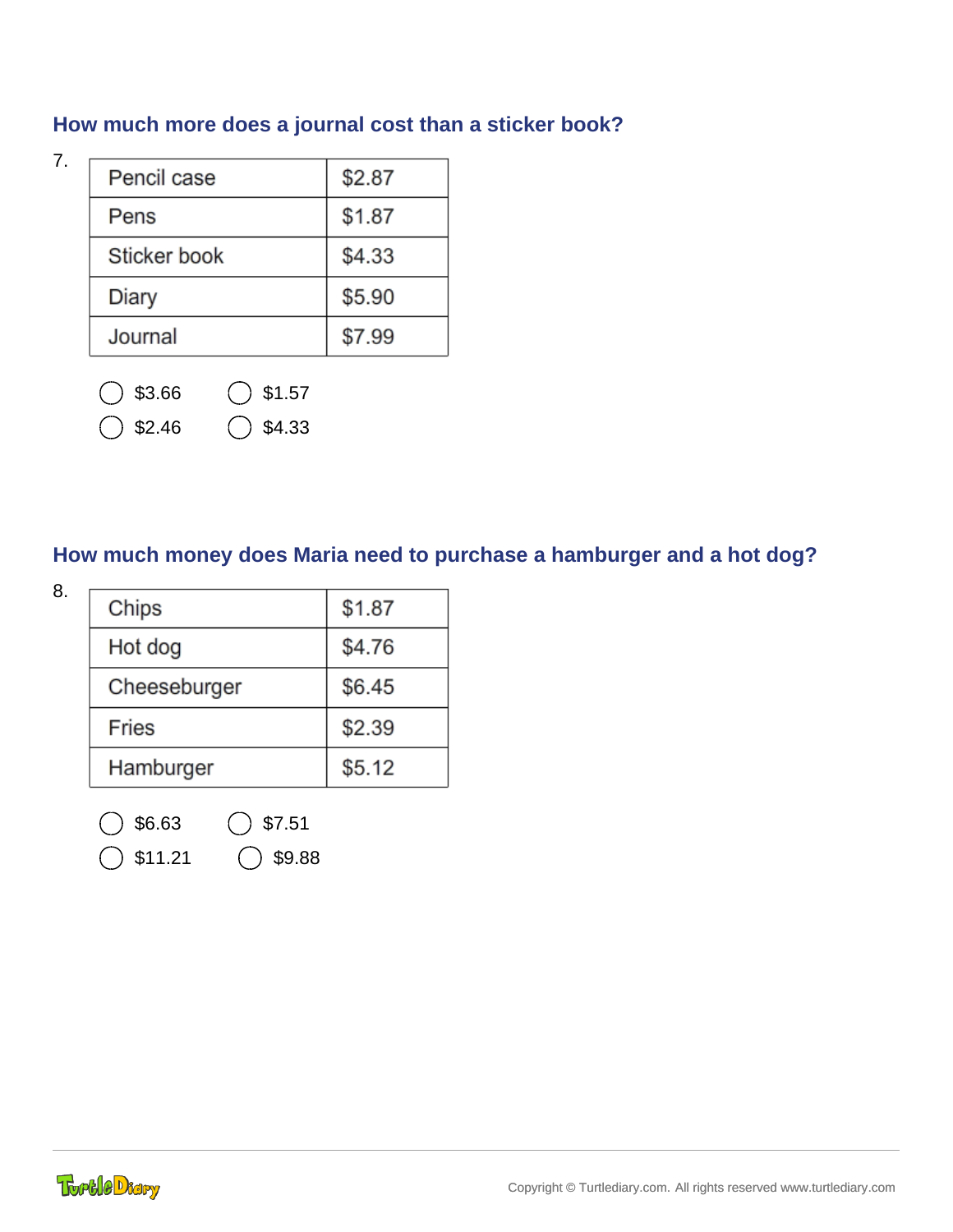## **How much more does a bag of apples cost than a bag of oranges?**

9.

| Bag of strawberries | \$7.87 |
|---------------------|--------|
| Bag of oranges      | \$3.45 |
| Bag of lemons       | \$2.33 |
| Bag of plums        | \$6.21 |
| Bag of apples       | \$4.76 |

- $\bigcirc$  \$3.60  $\bigcirc$  \$2.31
- $\big)$  \$1.31  $\bigcirc$  \$1.07

#### **How much money does Victor need to purchase a baseball and a baseball bat?**

| 10. |                        |         |
|-----|------------------------|---------|
|     | <b>Baseball</b>        | \$33.75 |
|     | Baseball glove         | \$60.31 |
|     | <b>Baseball bat</b>    | \$55.73 |
|     | <b>Baseball hat</b>    | \$21.08 |
|     | <b>Baseball cleats</b> | \$75.67 |
|     |                        |         |

 $$54.83$   $\bigcirc$  \$89.48

 $$94.05$   $$33.75$ 

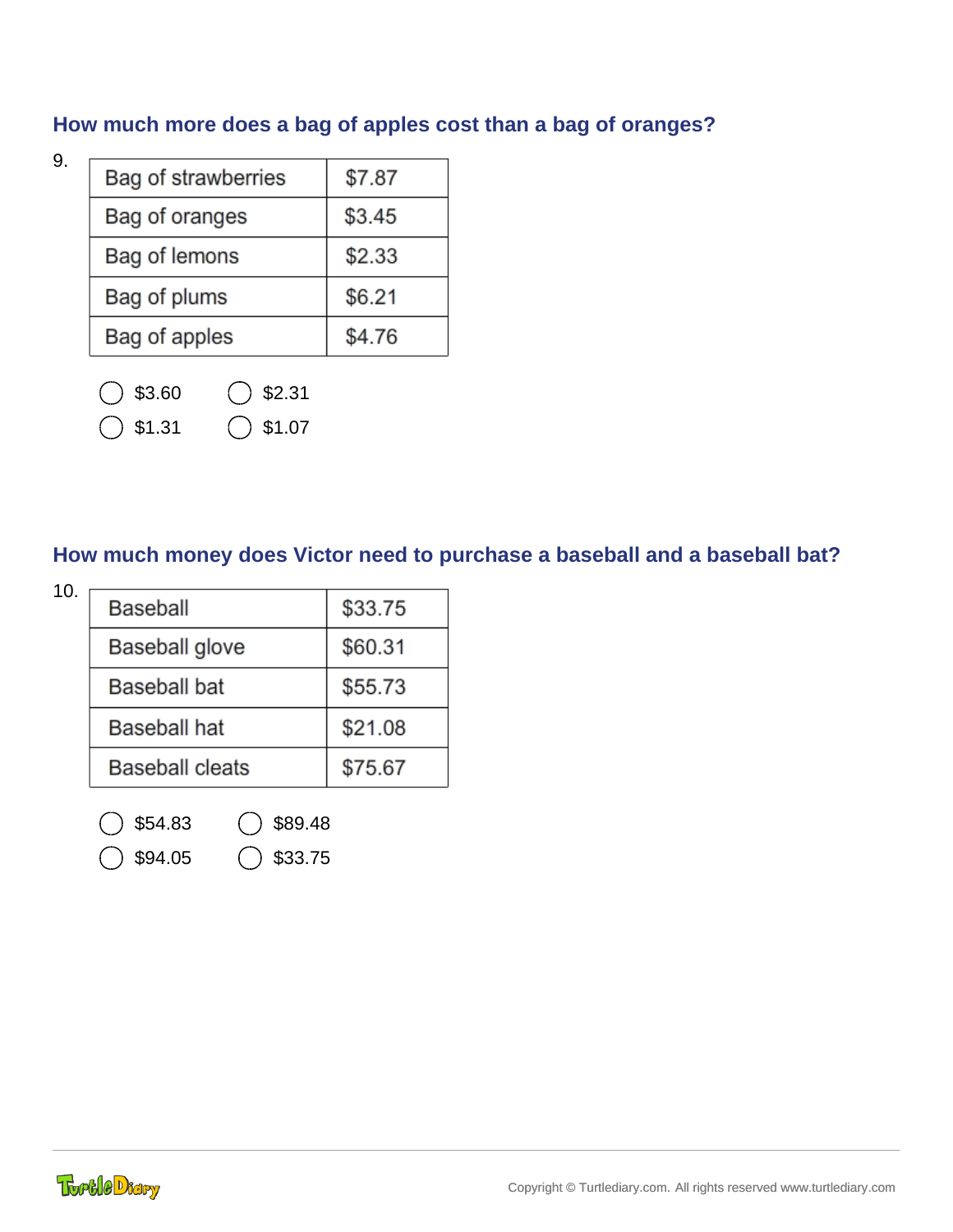## **How much more does jacket cost than shoes?**

11.

| Scarf    | \$14.32 |
|----------|---------|
| Jacket   | \$33.78 |
| Hat      | \$15.90 |
| Raincoat | \$43.23 |
| Shoes    | \$19.43 |

 $\big)$  \$34.26  $\bigcirc$  \$30.48

 $\bigcirc$  \$24.55  $\bigcirc$  \$14.35

## **How much more does a puppy cost than a kitten?**

| 12. |          |         |
|-----|----------|---------|
|     | Goldfish | \$12.45 |
|     | Hamster  | \$23.09 |
|     | Kitten   | \$25.01 |
|     | Puppy    | \$67.98 |
|     | Rabbit   | \$39.36 |
|     |          |         |

 $$34.27$   $$38.22$ 

 $342.97$   $350.87$ 

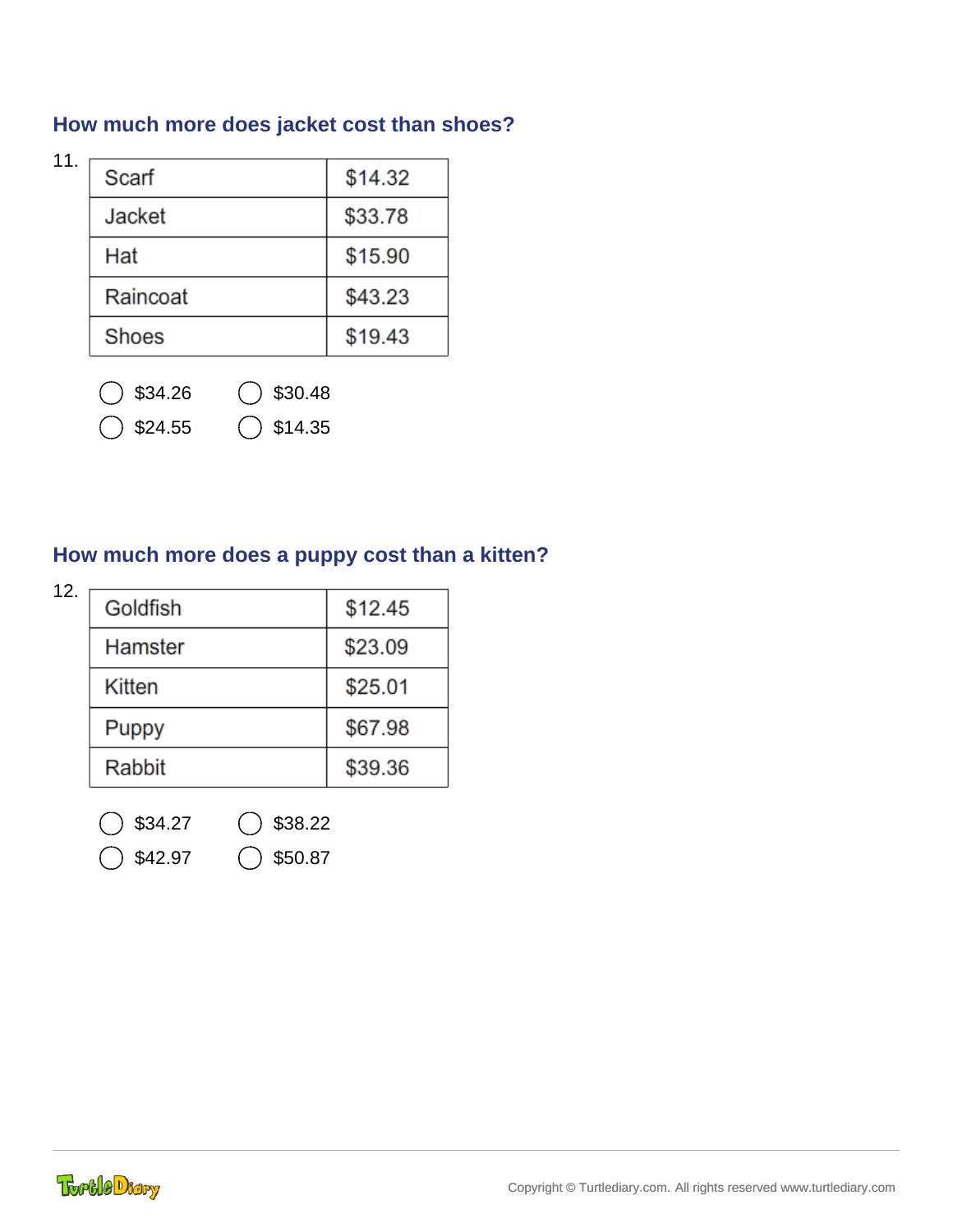**Jeremy has \$13.89. Does he have enough money to purchase a brush, a comb, and a hair dryer?**

13.

| Hair spray   | \$3.21 |
|--------------|--------|
| <b>Brush</b> | \$2.01 |
| Hair bow     | \$1.65 |
| Hair Dryer   | \$9.99 |
| Comb         | \$2.87 |

 $\bigcap$  Yes  $\bigcap$  No

**Cynthia has \$25.54. How much money will she have left is she purchases a red candy, a blue candy, a green candy, a pink candy, and a yellow candy?**

| 14. |              |        |
|-----|--------------|--------|
|     | Blue candy   | \$3.98 |
|     | Green candy  | \$3.65 |
|     | Red candy    | \$3.19 |
|     | Pink candy   | \$1.23 |
|     | Yellow candy | \$2.10 |
|     |              |        |

 $\big)$  \$11.39  $\bigcirc$  \$12.89

 $\bigcirc$  \$12.39  $\bigcirc$  \$11.49